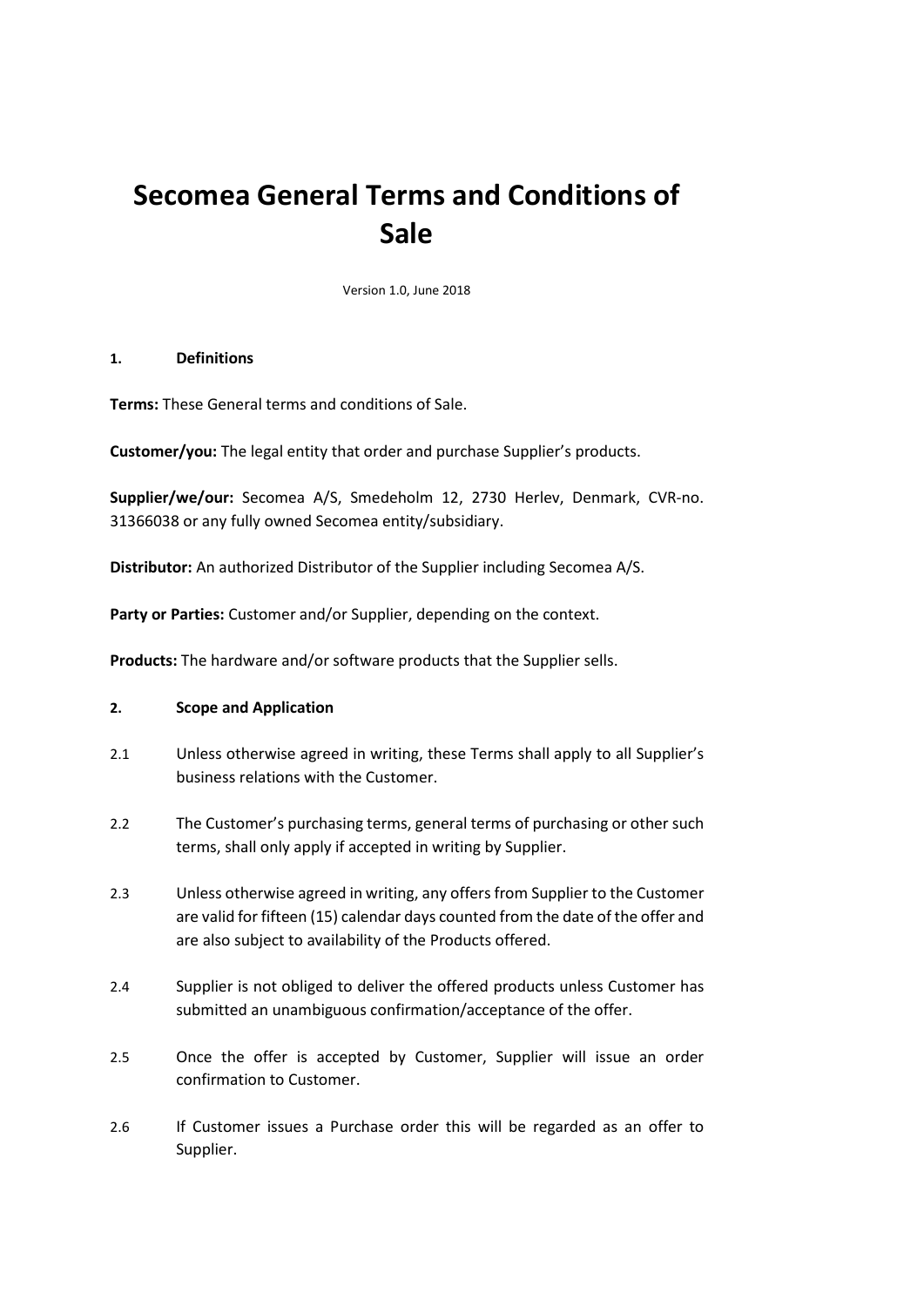- 2.7 Purchase orders issued by the Customer shall specify the type and quantity of the Products purchased, applicable unit prices, delivery place and requested delivery dates.
- 2.8 No purchase order shall be binding for Supplier unless confirmed by Supplier in writing by way of an order confirmation.
- 2.9 Customer understands and accepts that for some products additional terms for the use of the product may apply. Customer may not use the product before such additional terms are accepted by Customer. The additional terms may be found on Supplier's website [\(www.secomea.com\)](http://www.secomea.com/) and/or as an integral part of individual products.
- 2.10 These Terms are the terms of the Supplier and will not replace any direct agreement between the Customer and Distributor.

## **3. Prices and Terms of Payment**

- 3.1 Unless otherwise explicitly stated all prices are in EUR, exclusive of VAT, customs and other taxes or charges to third parties.
- 3.2 All invoices are due for payment eight (8) days after the invoice date. Unpaid amounts due shall carry an interest of 1,5% for each month commenced calculated from the due date.
- 3.3 The title to the Products stays with the Supplier until Customer has paid the invoice in full.
- 3.4 A purchase of the Supplier's software and/or an activation license of any kind includes a limited non-exclusive use license where we are and remains the owner of all titles, rights, and interests in the software. This license only permits the Customer to install, operate and use the software according to the specification, subject to the below limited warranty.

## **4. Delivery**

4.1 All hardware Products, unless otherwise explicitly stated in the order confirmation, is delivered EXW DK-2730, Herlev, Denmark in accordance with Incoterms 2010.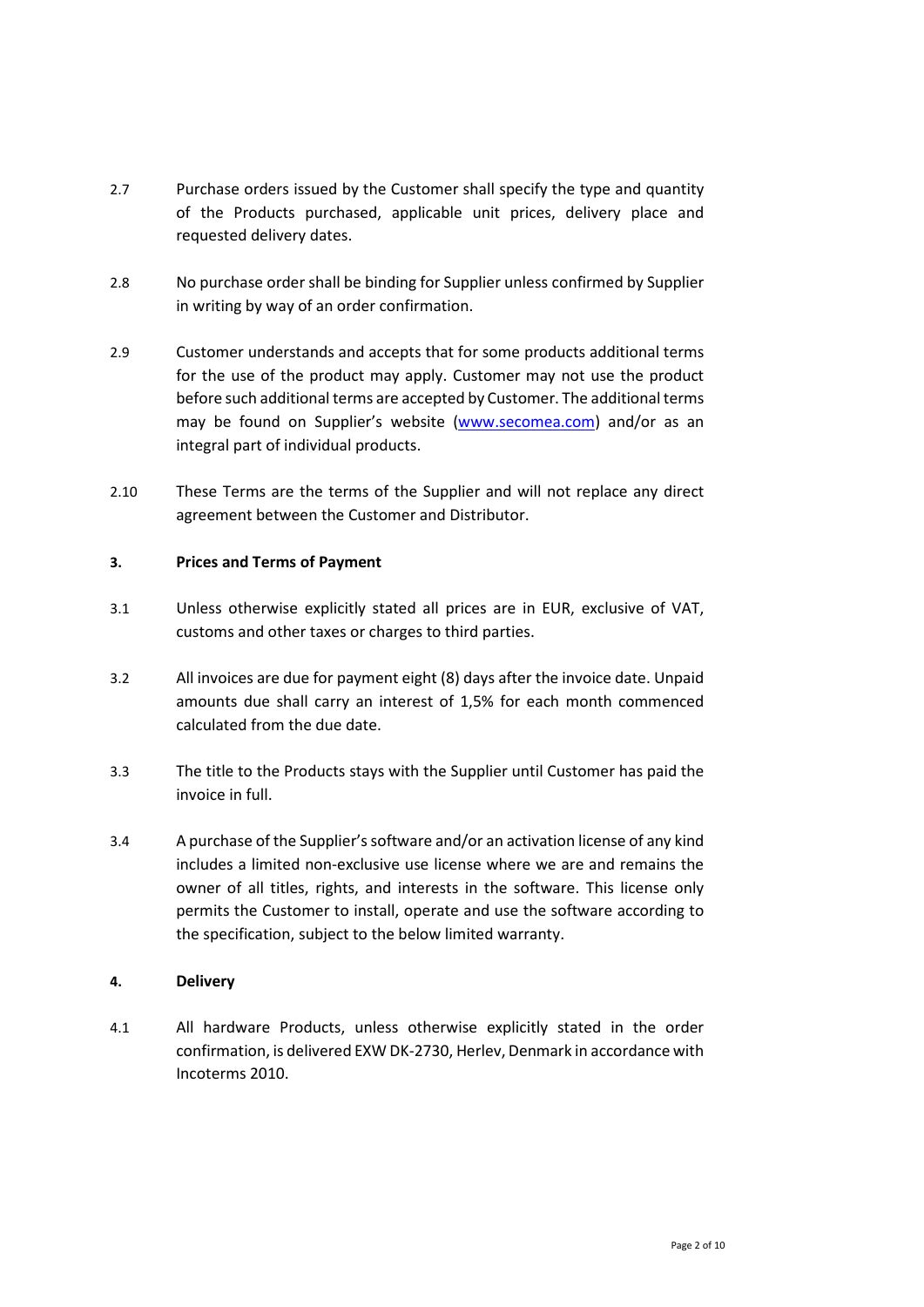- 4.2 All software Products, including software updates, is delivered by download only. Software activation licenses may be applied automatically to the product or sent by email, depending on the product.
- 4.3 Supplier reserves the right to deliver in instalments.
- 4.4 If delivery of the Products is delayed more than seven (7) calendar days from the delivery date specified in the order conformation, the Customer may terminate the applicable purchase order, by notifying the Supplier in writing no later than fourteen (14) calendar days after the specified delivery date.
- 4.5 Subject to the limitation of liability cf. section 11, the Supplier is liable for losses incurred by the Customer because of a delay in the delivery of the Products.
- 4.6 Customer shall inspect the Products upon delivery. Delivery of the Products shall be deemed accepted unless Customer within five (5) calendar days after having received the Products, has provided a written notice of rejection, specifying the reasons for rejecting the Product and submitting proof of the reason for rejecting the delivery.
- 4.7 Supplier shall be granted a period of ten (10) calendar days to rectify any defect or shortcoming in your delivery either by exchanging the product with a new product or making a repair of the product in question before you can terminate your order.

## **5. Warranty**

- 5.1 Supplier warrants that the Products will perform substantially in accordance with the applicable documentation for the Products.
- 5.2 Supplier warrants that any material defects in any software Products will be rectified by bug fixes via an update for download. The updates will be released as soon as possible after Supplier has become aware of the material defect and has obtained the necessary information to rectify the defect. Any material defect may be rectified by a work around or an interim update prior to a final release. Other defects will be rectified also via periodic updates.
- 5.3 Supplier warrants that the hardware Products will be without any material defects in materials and workmanship for a two (2) year-period and that the hardware Products will operate and conform substantially to specifications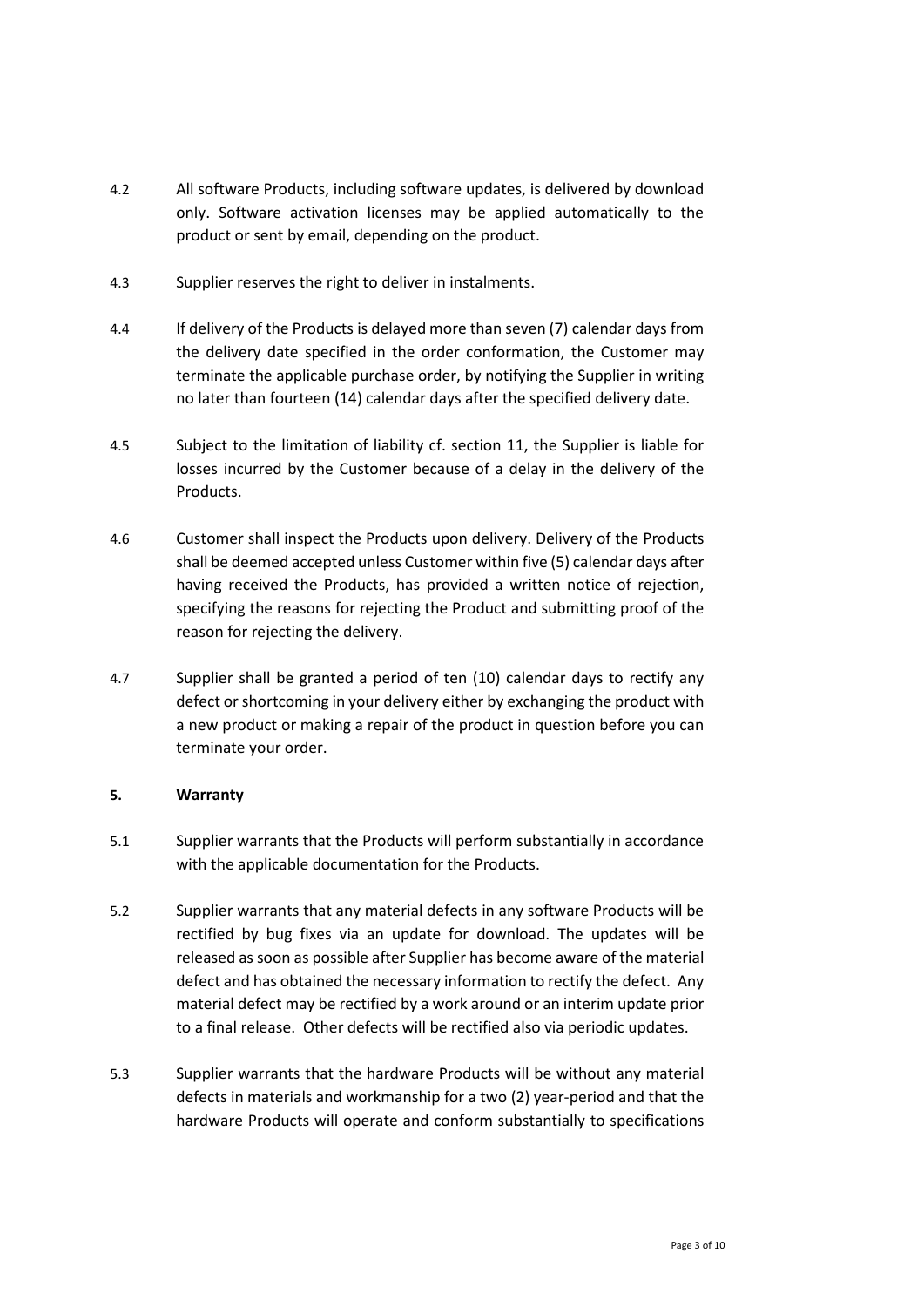published on the Supplier's website at the time of delivery of the hardware Products in question.

- 5.4 Additional terms may apply to the individual Products.
- 5.4.1 The two-year hardware warranty period starts on the original date of the invoice from Supplier or sales invoice from the local Distributor.
- 5.4.2 If a Product is purchased after it has been discontinued by Supplier, the warranty period runs from the date where Supplier discontinued the Product.
- 5.5 The limited warranty does not cover material defects due to:
- 5.5.1 Latency sensitive communication protocols used by devices connected to the Products.
- 5.5.2 Third-party software that cannot compensate for high-latency connections.
- 5.5.3 Internet Service Provider broadband connection- or negotiation methods that deviate from supported standards.
- 5.5.4 Upgrades to supported third-party hardware or software, when the upgrade results in that the Products no longer are functioning properly.
- 5.5.5 Improper use, accidents or other external causes, for example improper site preparation, inadequate maintenance or cleaning.
- 5.5.6 Conditions so unusual, that they cannot be replicated by Supplier.
- 5.5.7 Unstable supply of power outside the specifications for the Products.
- 5.6 Supplier accept returns as per the RMA form and conditions available on Supplier's website:<http://www.secomea.com/rma/>
- 5.7 Customer is not liable for returns without any or all of the packaging, accessories, manuals, cables and consumables.
- 5.8 Warranty claims made more than five (5) workdays after the Customer has identified the material defect shall be deemed invalid and not covered by the warranty.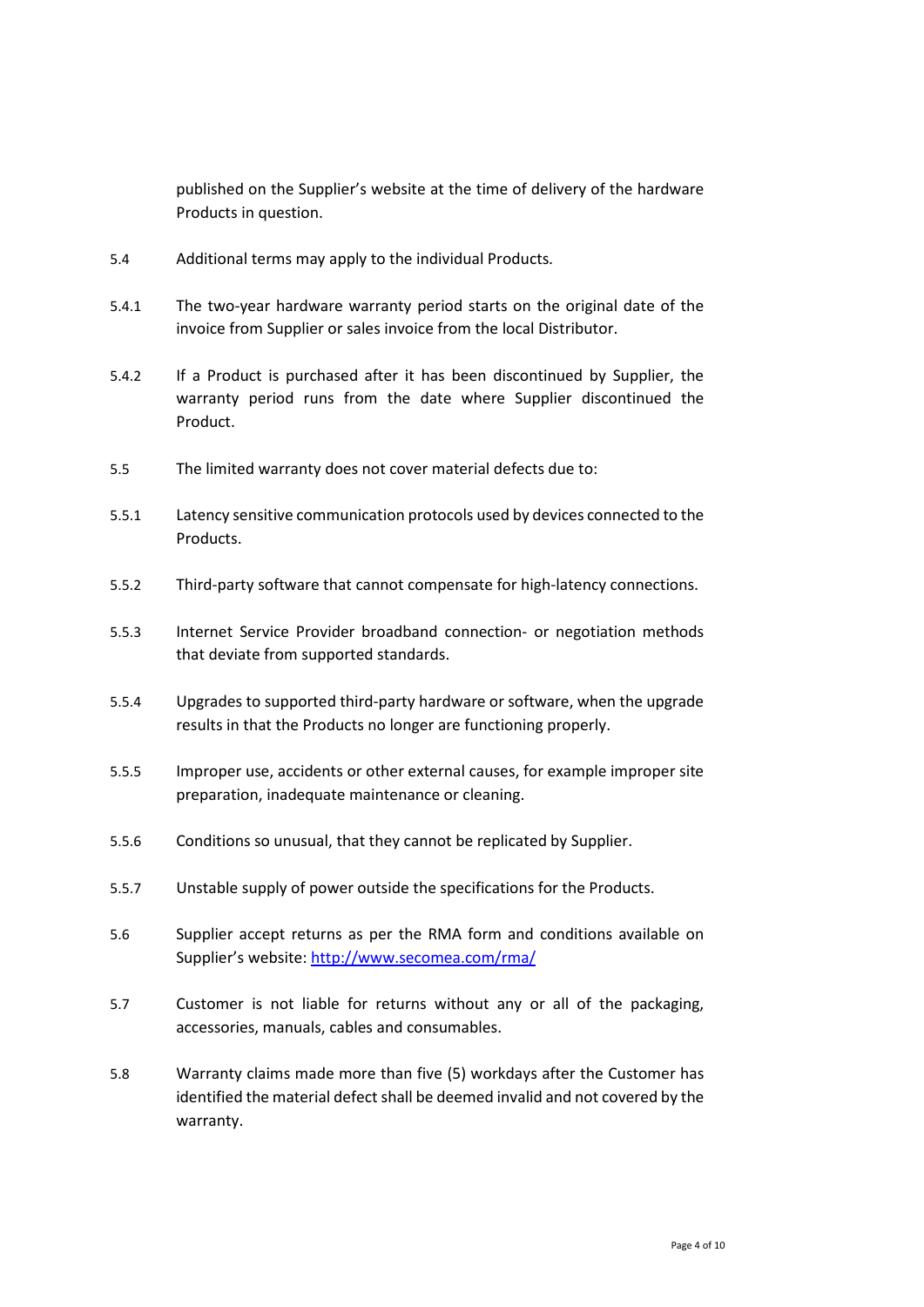### **6. Support, maintenance and discontinued products.**

- 6.1 Supplier products are sold through a worldwide network of Distributors, without any additional training or support of any kind from the Supplier as all training and support is supplied by Distributor, subject to their terms
- 6.2 Supplier will provide information concerning general technical changes such as firmware changes etc. to our products via our electronic newsletter and our support section on our web site.
- 6.3 Supplier will regularly maintain the software including embedded firmware until a product is discontinued.
- 6.4 A valid subscription agreement furthermore includes:
- 6.4.1 Access to our hosted service offering, operation, maintenance and latest updates. Specific details of the terms of use are available on the Supplier's website:<https://www.secomea.com/terms-approvals/>
- 6.4.2 Free updates to latest Products software, patches etc.
- 6.4.3 Without a valid subscription agreement, Customers are only entitled to bug fixes according to the warranty.
- 6.5 We may discontinue a product or a product range and endeavours to announce end-of-life (EOL) one (1) year in advance. Once a product has been discontinued we will no longer support and maintain the product but will direct you to obtain a substitute product, which we support and maintain.

## **7. Remedies**

- 7.1 Customer's exclusive remedy for any material defect in a hardware Product covered by warranty, is for the Supplier to correct the defect or at the exclusive choice of Supplier, to replace the defected part of the hardware Product or to refund you a proportional part of the purchase price.
- 7.2 Customer's exclusive remedy for any material defect in a software product covered by the above warranty, is within a reasonable period of time to receive patches that rectify the defect or, at the exclusive choice of Supplier, a work-around that may be made permanent by Supplier if the material defect is specific to only a minor number of customers.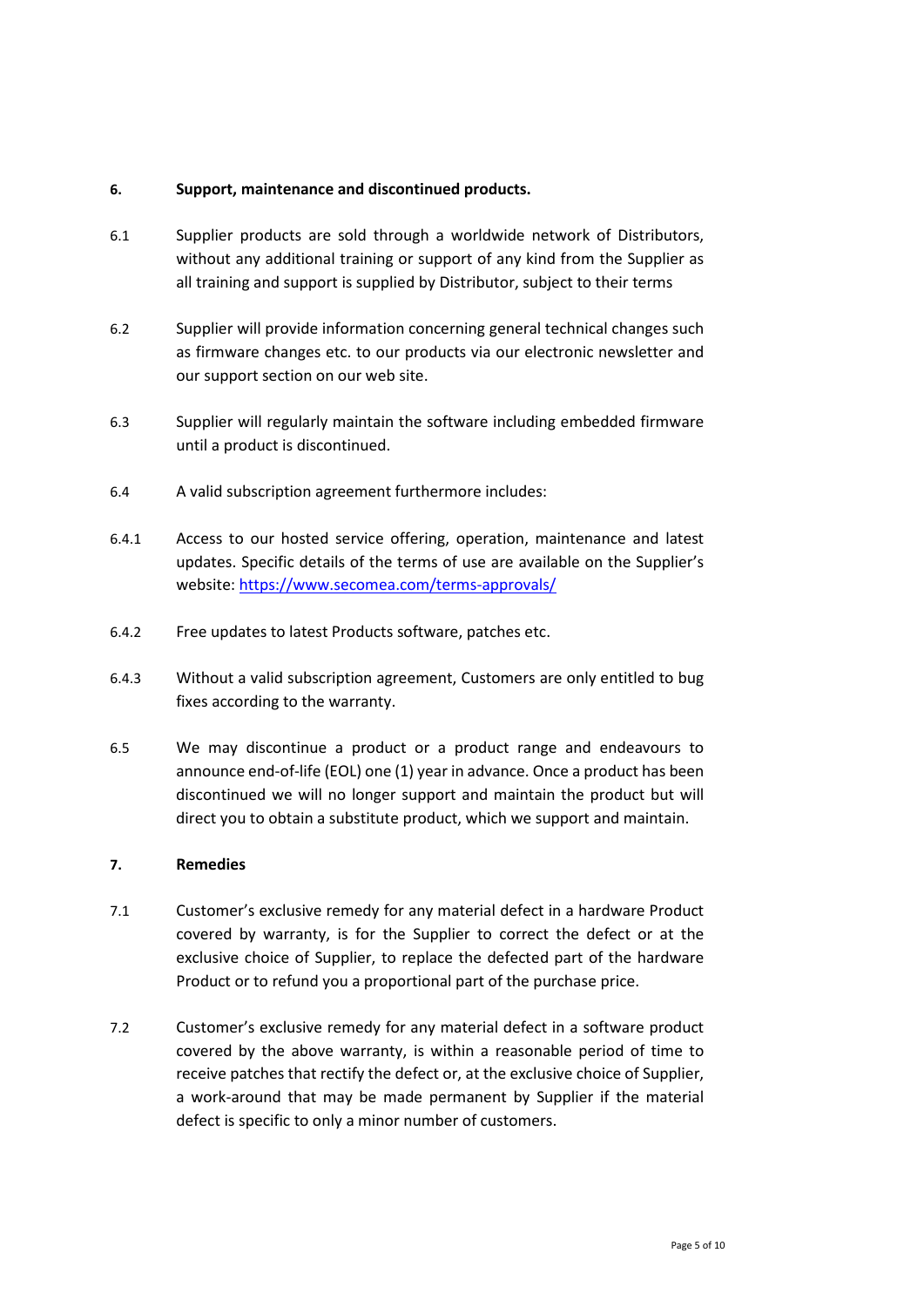### **8. Installation- and operating manual**

8.1 Customer is obliged to read very carefully, observe and follow the installation- and operating manual for each Product and to maintain the Product in order to keep the Products safe to use and operate.

### **9. Product Liability**

- 9.1 Unless due to Supplier's misconduct or gross negligence, liability for losses caused by a defective product, including but not limited to claims based on recourse is limited to EUR 10.000 per claim with a maximum equal to the maximum coverage under Supplier's product liability insurance.
- 9.2 Supplier's obligation to indemnify Customer shall only comprise Customer's losses sustained due to personal injury and damage to property which is a direct and immediate result of a defective product handled correctly. The same shall apply to claims based on recourse.

#### **10. Intellectual Property Rights Infringement**

- 10.1 If any Products delivered to Customer are held to infringe a third party's patent, utility model, design, trademark or other intellectual property right and you are enjoined from using same, we will, at our option and expense, (i) procure for you the right to continue using the Products; (b) replace the Products with non-infringing substitutes provided that such substitutes do not entail a material diminution in performance or function; (c) modify the Products to make them non-infringing; or (d) refund the purchase price of the Products less a reasonable amount for usage.
- 10.2 The foregoing states our sole liability for intellectual property rights infringement.

## **11. Liability and waiver**

11.1 Unless due to a Party's misconduct or gross negligence neither Party shall be liable to the other Party for any indirect losses arising as a result of or related to the Products, regardless of the type of claim and even if the Party has been advised of the possibility of such damages, such as but not limited to, lost profits, loss of revenue or anticipated profits, loss or corruption of data or lost business. To the extent allowed by law, Customer will indemnify and hold Supplier harmless against any claims incurred by Supplier arising out of or in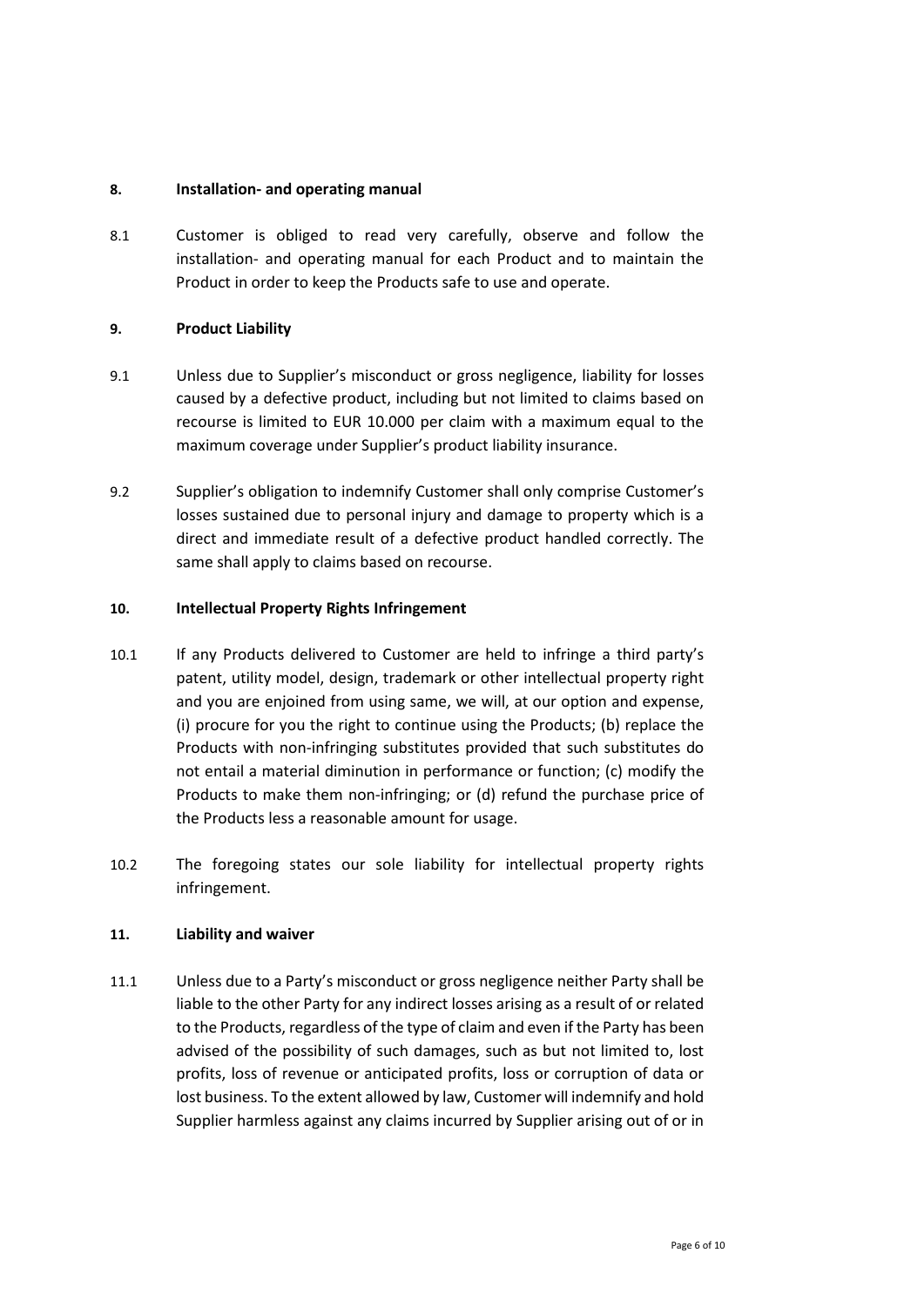conjunction with Customer's breach of the Terms, as well as reasonable costs, expenses, and attorney's fees incurred therein.

- 11.2 Supplier's liability shall under all circumstances be limited to the lowest of (i) total consideration according to the Agreement in the most recent twelve (12) months before the claim is made or (ii) a maximum of EUR 10.000.
- 11.3 The above limitation shall not apply to claims for damages due to Supplier's infringement of third party intellectual property rights as clause 10 shall apply.

## **12. Duty of Confidentiality**

12.1 Each Party acknowledges that all material and information which has or will come into the possession and knowledge of each in connection with the Terms or the performance hereof, consists of confidential and proprietary information, whose disclosure to or use by third parties will be damaging. Both Parties, therefore, agree to hold such material and information in strictest confidence, not to make use thereof other than for the fulfilment of the Terms, to release it only to employees requiring such information, and not to release or disclose it to any other party.

## **13. Assignment**

- 13.1 Supplier can freely assign rights and/or liabilities under the Terms to a third party without prior consent from the Customer. Furthermore, Supplier may use sub-suppliers to fulfil any or parts of these Terms.
- 13.2 The Customer may assign the rights under these Terms to a third-party in connection with a merger.

## **14. Force Majeure**

14.1 Supplier shall not be liable towards the Customer for, lacking or delayed delivery caused by events outside of Supplier's control, anyway in the world, including fire, war and mobilization, warlike conditions, insurrection and civil disturbance, revolts and riots, natural disasters, unusual weather disturbances, other acts of God, raw material shortage, sudden changes in the demand for or the offering of materials/or components, lacking transport capacity, changes in import/export rules, changes in customs regulations or other governmental measures, strikes and lockouts, computer-virus and other, cybercrime, decisions or acts of any authority - national, municipal or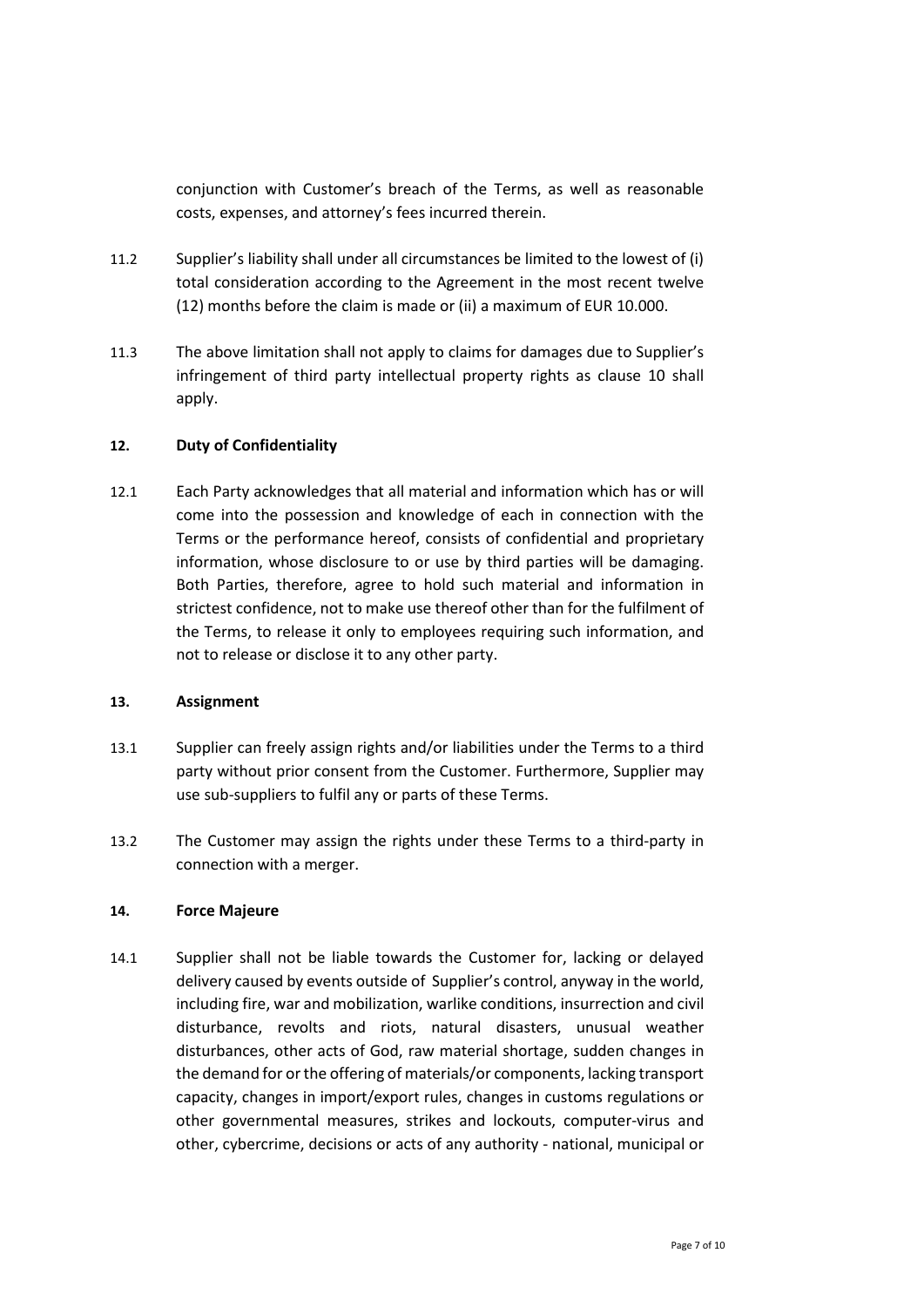other circumstances beyond the control of the Supplier. In this case, the Supplier shall be entitled to postpone delivery, until such circumstance has ceased or, alternatively, at any time terminate the deliveries with immediate effect in whole or in part without being liable for damages.

14.2 The conditions in clause 14.1 persist for more than sixty (60) days, the Customer may terminate the delivers with immediate effect in whole, however without the Supplier becoming liable for damages to the Customer.

### **15. Processing of personal data**

15.1 When Supplier in the context of the provision of services, such as hosting, in association with the delivery of the Products to Customer processes personal data in a manner comprised by Regulation (EU) 2016/679 of the European Parliament and of the Council (the "Regulation"), a separate data processor agreement must be accepted.

## **16. Audit**

- 16.1 You are at all times obliged to ensure that your use of our Products corresponds to these Terms, additional terms integrated in the Supplier products and your recurring payments.
- 16.2 You accept that if you are using a hosted server/service, we may validate and monitor your use of the Solution to the extent necessary for ensuring compliance with your rights granted under these Terms.
- 16.3 You accept that if you operate your own server this server will once each month generate an Audit report in order for us to service your maintenance agreement. You are not allowed to prohibit your server from sending the Audit Report to us, unless other means of timely delivery of the Audit Report have been explicitly agreed with Supplier in writing. If we do not receive the Audit Report once each month we may invoice you based on the last report we have received with an addition of 100 %
- 16.4 The audits shall allow Supplier to check that the usage corresponds to your agreement with Supplier, to ensure that Supplier receives the payments to which Supplier is entitled and furthermore to observe that the Products are used according to these Terms.
- 16.5 If we do not receive the report mentioned in 16.3 once a month or if the report is delayed numerous times you shall allow Supplier access to on-site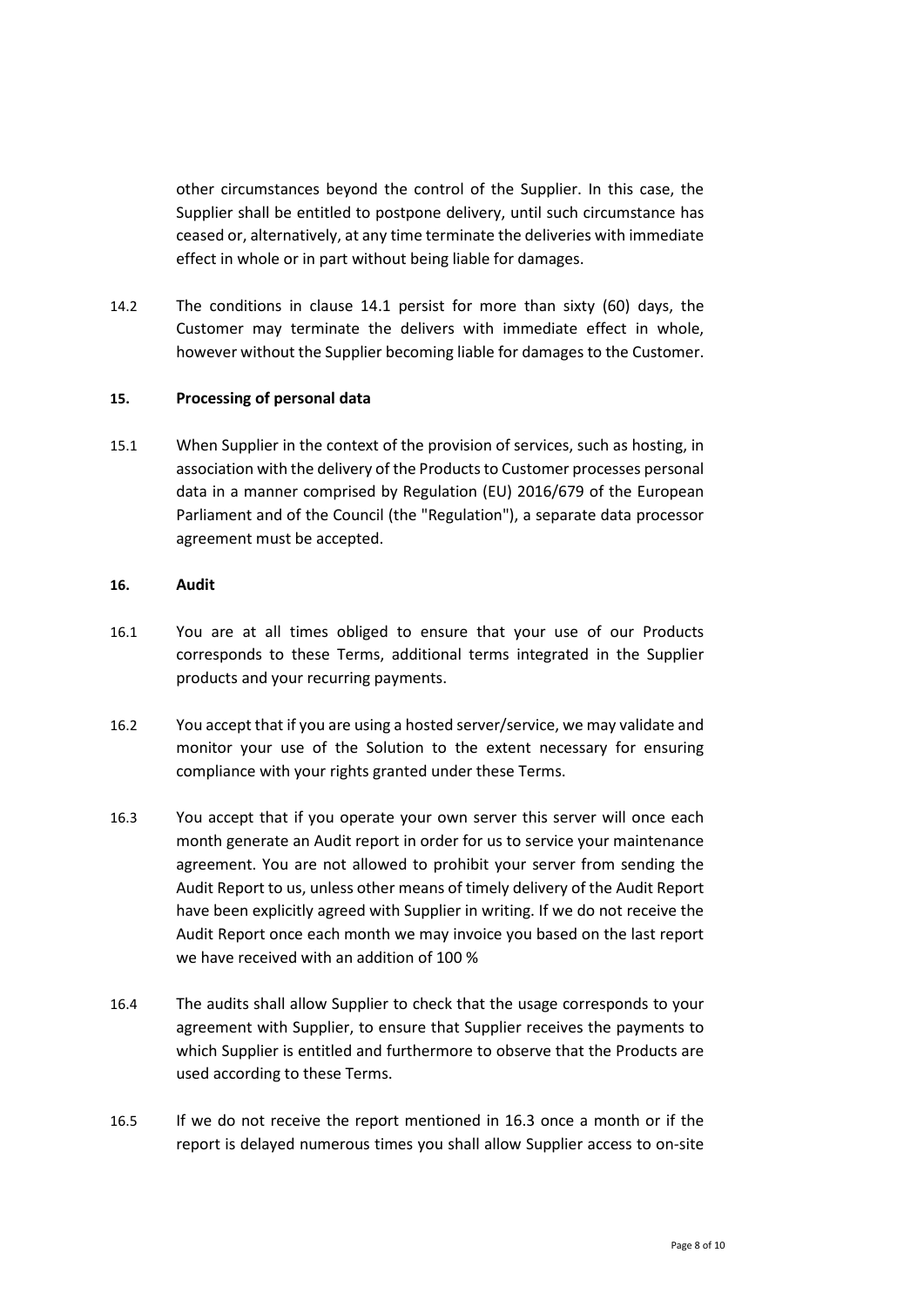audit in order for Supplier to ensure that the usage corresponds to your agreement with Supplier, to ensure that Supplier receives the payments to which the Company is entitled and further to observe that the Solution is used according to these Terms. Supplier may only conduct one audit every twelve (12) month unless Supplier can show that you deliberately obstruct sending out the monthly report. When conducting the on-site audit Supplier shall observe any reasonable on-site rules and regulations.

- 16.6 Customer shall at your own cost assist Supplier in performing any such audits and shall, at Supplier's request, perform any measurement of the utilization and installations requested by Supplier and report the result of such measurements to Supplier without undue delay.
- 16.7 If your usage of the Supplier Solution exceeds the agreed usage, or if Supplier can otherwise demonstrate that additional fees are due, then Supplier is entitled to invoice you in accordance with Supplier's general price list. Supplier's right to such payments shall not lapse even if Supplier does not claim the payments upon the audit but only at a later date.
- 16.8 Nothing in the above shall restrict Supplier from exercising any other remedies, including without limitation the right to terminate the User's right of use of the Supplier Solution.

## **17. Security Audit**

- 17.1 Your internal and external auditors have free access to make duly notified (a minimum notice of 4 weeks shall apply) security audits at Supplier's premises.
- 17.2 Time spent by Supplier and its partners in connection with such a security audit is invoiced to the you.

#### **18. Governing law and disputes**

- 18.1 The United Nations Convention for the International Sale of Goods shall not apply to the Terms.
- 18.2 The Terms shall be governed by and construed in accordance with Danish law. Any dispute or claim arising from or in connection with the Terms, or the breach, termination or invalidity thereof, shall be finally settled by arbitration in accordance with the Rules of Procedure of the Danish Institute of Arbitration (Danish Arbitration).